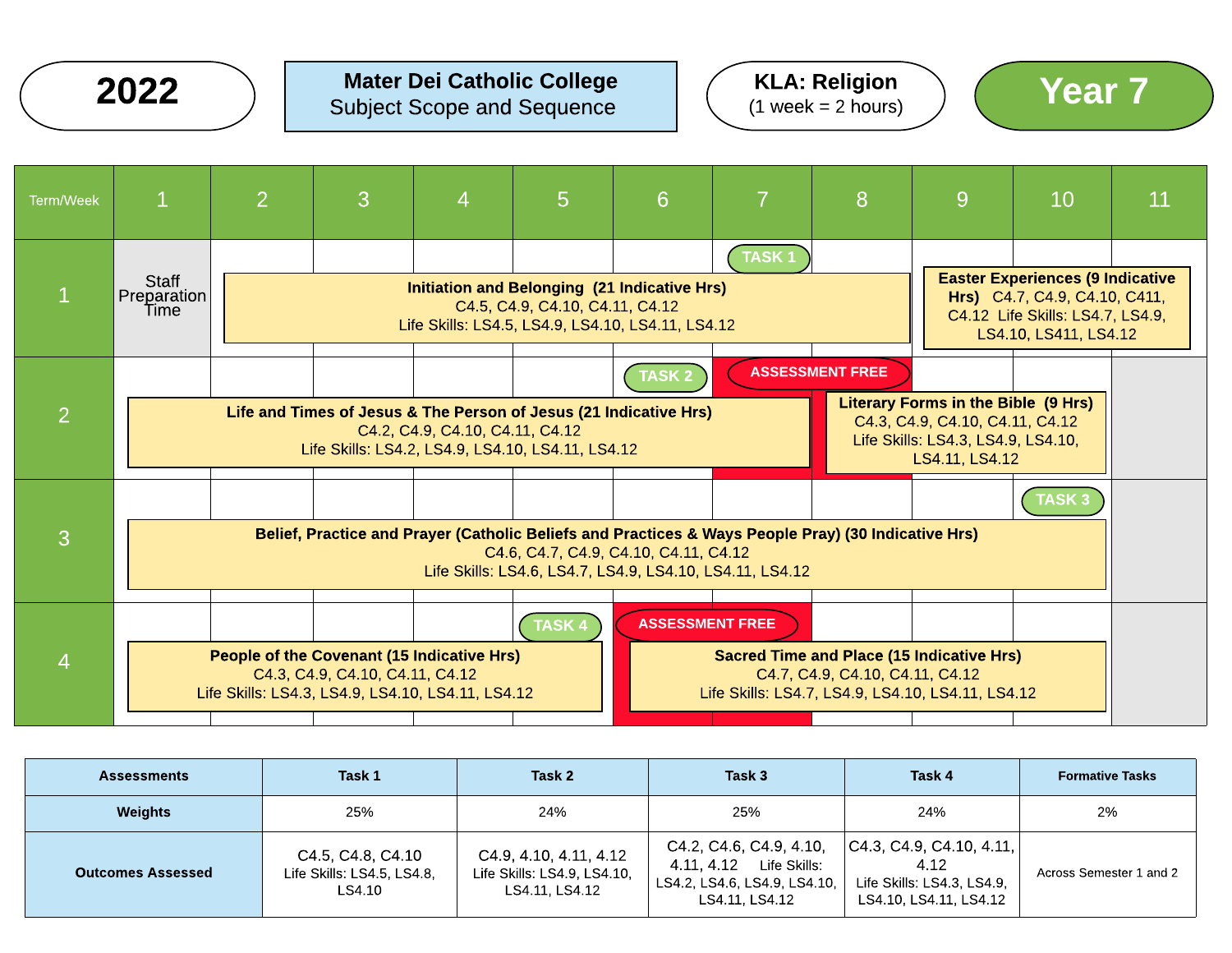|                | 2022                                                                                                                                                                                                                                                 |                |                                                                                      | <b>Mater Dei Catholic College</b><br><b>Subject Scope and Sequence</b>                                                                         |        |                                 |                                                                                                            | <b>KLA: Religion</b><br>$(1 week = 2 hours)$                                                |                                                                                                                                           | <b>Year 8</b> |    |
|----------------|------------------------------------------------------------------------------------------------------------------------------------------------------------------------------------------------------------------------------------------------------|----------------|--------------------------------------------------------------------------------------|------------------------------------------------------------------------------------------------------------------------------------------------|--------|---------------------------------|------------------------------------------------------------------------------------------------------------|---------------------------------------------------------------------------------------------|-------------------------------------------------------------------------------------------------------------------------------------------|---------------|----|
| Term/Week      | $\overline{1}$                                                                                                                                                                                                                                       | $\overline{2}$ | 3                                                                                    | $\overline{4}$                                                                                                                                 | 5      | $6\phantom{1}$                  | $\overline{7}$                                                                                             | 8                                                                                           | 9                                                                                                                                         | 10            | 11 |
|                | <b>Staff</b><br>Preparation<br>Time                                                                                                                                                                                                                  |                |                                                                                      |                                                                                                                                                |        | C4.5, C4.9, C4.10, C4.11, C4.12 | Task 1<br><b>Reconciliation (18 Indicative Hours)</b><br>Life Skills: LS4.5, LS4.9, LS4.10, LS4.11, LS4.12 |                                                                                             |                                                                                                                                           |               |    |
| $\overline{2}$ | <b>ASSESSMENT FREE</b><br>Task 2<br><b>The Church Spreads</b><br><b>Images of God (18 Indicative Hours)</b><br>the Good News (18<br>C4.1, C4.9, C4.10, C4.11, C4.12<br>Life Skills: LS4.1, LS4.9, LS4.10, LS4.11, LS4.12<br><b>Indicative Hours)</b> |                |                                                                                      |                                                                                                                                                |        |                                 |                                                                                                            |                                                                                             |                                                                                                                                           |               |    |
| 3              |                                                                                                                                                                                                                                                      |                |                                                                                      | The Church Spreads the Good News (18 Indicative Hours)<br>C4.4, C4.9, C4.10, C4.11, C4.12<br>Life Skills: LS4.4, LS4.9, LS4.10, LS4.11, LS4.12 |        | Task 3                          |                                                                                                            |                                                                                             | <b>Religion in the World (18 Indcative Hours)</b><br>C4.8, C4.9, C4.10, C4.11, C4.12<br>Life Skills: LS4.8, LS4.9, LS4.10, LS4.11, LS4.12 |               |    |
| $\overline{4}$ |                                                                                                                                                                                                                                                      |                | C4.8, C4.9, C4.10, C4.11, C4.12<br>Life Skills: LS4.8, LS4.9, LS4.10, LS4.11, LS4.12 | <b>Religion in the World (18 Indicative Hours)</b>                                                                                             | Task 4 |                                 | <b>ASSESSMENT FREE</b><br>Homelessness / Service to the Community (12 Indicative                           | Hours) C4.8, C4.9, C4.10, C4.11, C4.12<br>Life Skills: LS4.8, LS4.9, LS4.10, LS4.11, LS4.12 |                                                                                                                                           |               |    |

| <b>Assessments</b>       | <b>Task 1 Reconciliation</b><br>Task 2 Images of God<br><b>Presentation</b><br><b>Metaphor</b> |                                                                                             | <b>Task 3 Good News Task</b>                                                                      | Task 4 Religion in the World                                                     | <b>Formative Tasks</b> |
|--------------------------|------------------------------------------------------------------------------------------------|---------------------------------------------------------------------------------------------|---------------------------------------------------------------------------------------------------|----------------------------------------------------------------------------------|------------------------|
| Weights                  | 24%                                                                                            | 25%                                                                                         | 24%                                                                                               | 25%                                                                              | 2%                     |
| <b>Outcomes Assessed</b> | C4.5, C4.11, C4.12<br>Life Skills: LS4.5, LS4.11, LS4.12                                       | $ $ C4.1, C4.9, C4.10, C4.11, C4.12<br>Life Skills: LS4.1, LS4.9, LS4.10,<br>LS4.11, LS4.12 | C4.4, C4.9, C4.10, C4.10, C4.11,<br>C4.12<br>Life Skills: LS4.4, LS4.9, LS4.10,<br>LS4.11. LS4.12 | C4.8, C4.9, C4.10, C4.11<br>Life Skills: LS4.8, LS4.9, LS4.10,<br>LS4.11. LS4.12 | Sem 1 and 2            |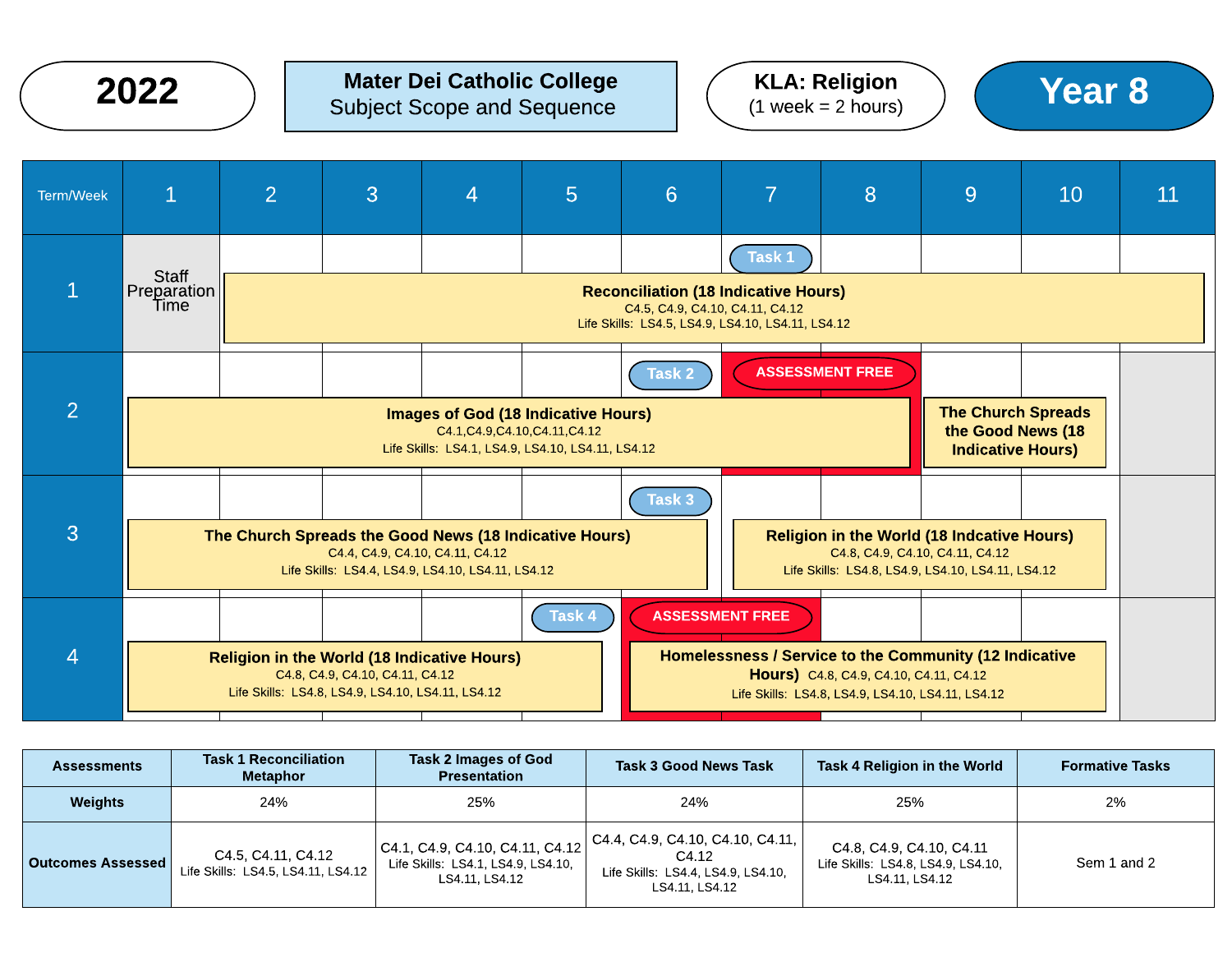

## Mater Dei Catholic College  $2022$  ) Mater Dei Catholic College  $(1 \text{ week} = 3 \text{ hours})$  (Year 9







| <b>Assessments</b>       | Task 1 - Research &<br><b>Presentation</b>                     | <b>Task 2 Creative</b><br>Representation                                                     | <b>Task 3 - New Testament</b><br><b>Presentation</b>                                           | <b>Task 4 In Class Quiz</b>                                                                    | <b>Formative Tasks</b>  |
|--------------------------|----------------------------------------------------------------|----------------------------------------------------------------------------------------------|------------------------------------------------------------------------------------------------|------------------------------------------------------------------------------------------------|-------------------------|
| <b>Weights</b>           | 24%                                                            | 25%                                                                                          | 25%                                                                                            | 24%                                                                                            | 2%                      |
| <b>Outcomes Assessed</b> | C5.6, C5.9, C5.10,<br>Life Skills: LS 5.6, LS 5.9, LS<br>5.10, | C5.2, C5.9, C5.10, C5.11,<br>C5.12 Life Skills: LS 5.2, LS 5.<br>9. LS 5 10. LS5.11. LS 5 12 | C5.3, C5.9, C5.10, C5.11,<br>C5.12 Life Skills: LS 5.3, LS 5.<br>9. LS 5.10. LS 5.11. LS 5. 12 | C5.5, C5.9, C5.10, C5.11,<br>C5.12 Life Skills: LS 5.5, LS 5.<br>9. LS 5.10. LS 5.11. LS 5. 12 | Across Semester 1 and 2 |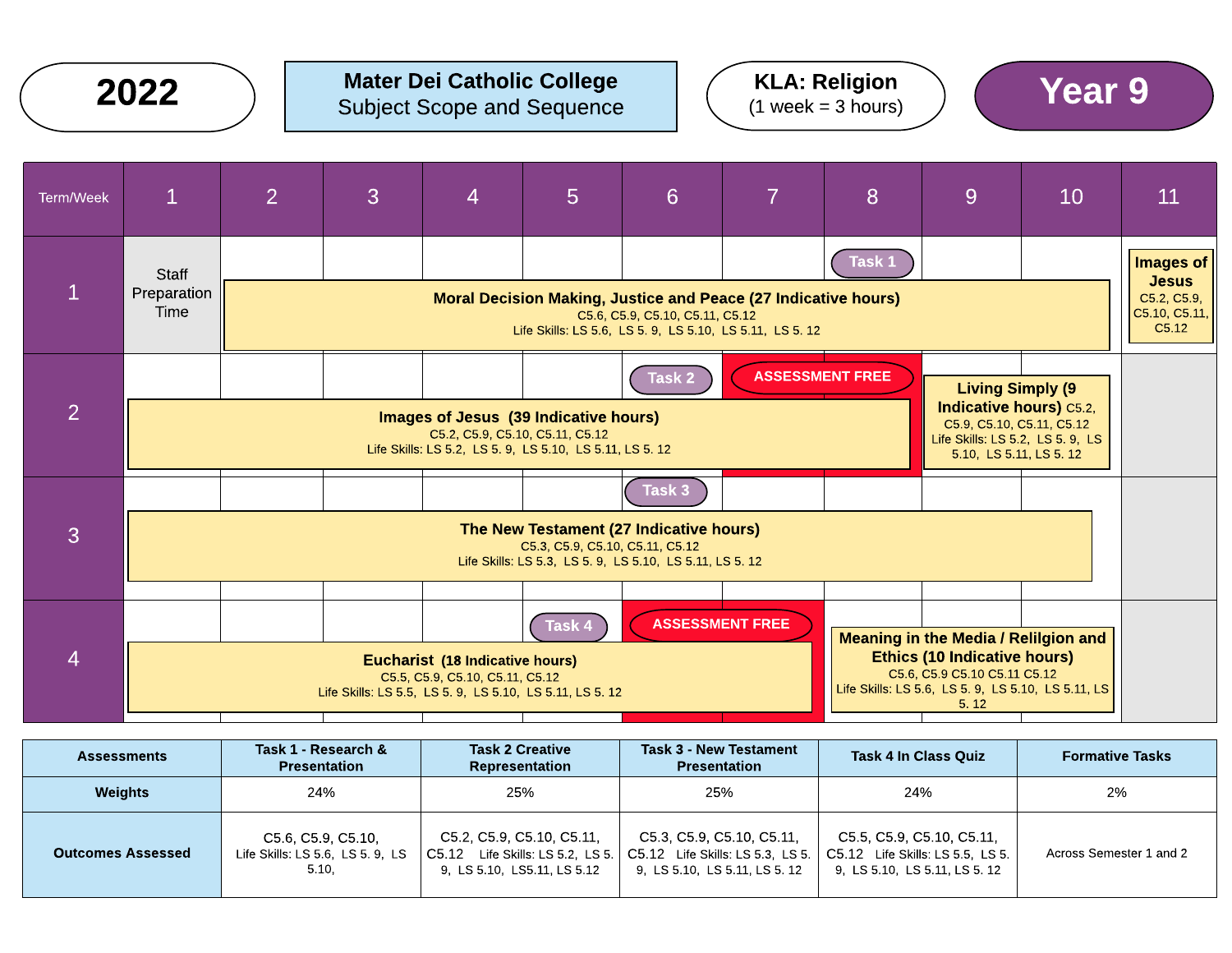$2022$  ) Mater Dei Catholic College  $(1 \text{ week} = 3 \text{ hours})$  (Year 10) Subject Scope and Sequence





| <b>Term/Week</b> | $\mathbf{1}$                 | $\overline{2}$                                                                                                                                                                                | 3 | 4                                                                                                                                       | 5                                                                                                                 | 6                               |                        | 87 | 9                                                                                                                                     | 10                                          | 11 |
|------------------|------------------------------|-----------------------------------------------------------------------------------------------------------------------------------------------------------------------------------------------|---|-----------------------------------------------------------------------------------------------------------------------------------------|-------------------------------------------------------------------------------------------------------------------|---------------------------------|------------------------|----|---------------------------------------------------------------------------------------------------------------------------------------|---------------------------------------------|----|
|                  | Staff<br>Preparation<br>Time |                                                                                                                                                                                               |   |                                                                                                                                         | <b>Christianity in the Middle Ages (21 Indicative Hours)</b><br>Life Skills: LS5.8, LS5.9, LS5.10, LS5.11, LS5.12 | C5.8, C5.9, C5.10, C5.11, C5.12 |                        |    |                                                                                                                                       | <b>Task 1</b><br><b>Mary and the Saints</b> |    |
| 2                |                              | <b>ASSESSMENT FREE</b><br><b>Task 2</b><br>Mary and the Saints - Guided Inquiry (24 Indicative Hours)<br>C5.7, C5.9, C5.10, C5.11, C5.12<br>Life Skills: LS5.7, LS5.9, LS5.10, LS5.11, LS5.12 |   |                                                                                                                                         |                                                                                                                   |                                 |                        |    | <b>Ethics for Life (33 Indicative Hours)</b><br>C5.1, C5.9, C5.10, C5.11, C5.12<br>Life Skills: LS5.1, LS5.9, LS5.10, LS5.11, LS5.12  |                                             |    |
| 3                |                              | Task 3<br><b>Ethics for Life (33 Indicative Hours)</b><br>C5.1, C5.9, C5.10, C5.11, C5.12<br>Life Skills: LS5.1, LS5.9, LS5.10, LS5.11, LS5.12                                                |   |                                                                                                                                         |                                                                                                                   |                                 |                        |    |                                                                                                                                       | <b>A Call to Unity</b>                      |    |
| 4                |                              |                                                                                                                                                                                               |   | Task 4<br>A Call to Unity (27 Indicative Hours)<br>C5.4, C5.9, C5.10, C5.11, C5.12<br>Life Skills: LS5.4, LS5.9, LS5.10, LS5.11, LS5.12 |                                                                                                                   |                                 | <b>ASSESSMENT FREE</b> |    | Ministry/Service Project (9 Indicative<br>Hours) C5.8, C5.9, C5.10, C5.11, C5.12<br>Life Skills: LS5.8, LS5.9, LS5.10, LS5.11, LS5.12 |                                             |    |

| <b>Assessments</b>       | Task 1 Medieval Christianity | <b>Task 2 Saints Inquiry</b>                                                                    | <b>Task 3 Ethics Essay</b>                                                              | Task 4 In-class Exam                                                                       | <b>Formative Tasks</b> |
|--------------------------|------------------------------|-------------------------------------------------------------------------------------------------|-----------------------------------------------------------------------------------------|--------------------------------------------------------------------------------------------|------------------------|
| <b>Weights</b>           | 24%                          | 25%                                                                                             | 25%                                                                                     | 24%                                                                                        | 2%                     |
| <b>Outcomes Assessed</b> | C5.8, C5.11, C5.12           | C5.10, C5.11, C5.12<br>Life Skills: LS5.8, LS5.11, LS5.12   Life Skills: LS5.10, LS5.11, LS5.12 | C5.1, C5.9, C5.10, C5.11, C5.12<br>Life Skills: LS5.1, LS5.9, LS5.10,<br>LS5.11, LS5.12 | C5.4, C5.9, C5.10, C5.11,<br>C5.12<br>Life Skills: LS5.4, LS5.9, LS5.10,<br>LS5.11, LS5.12 |                        |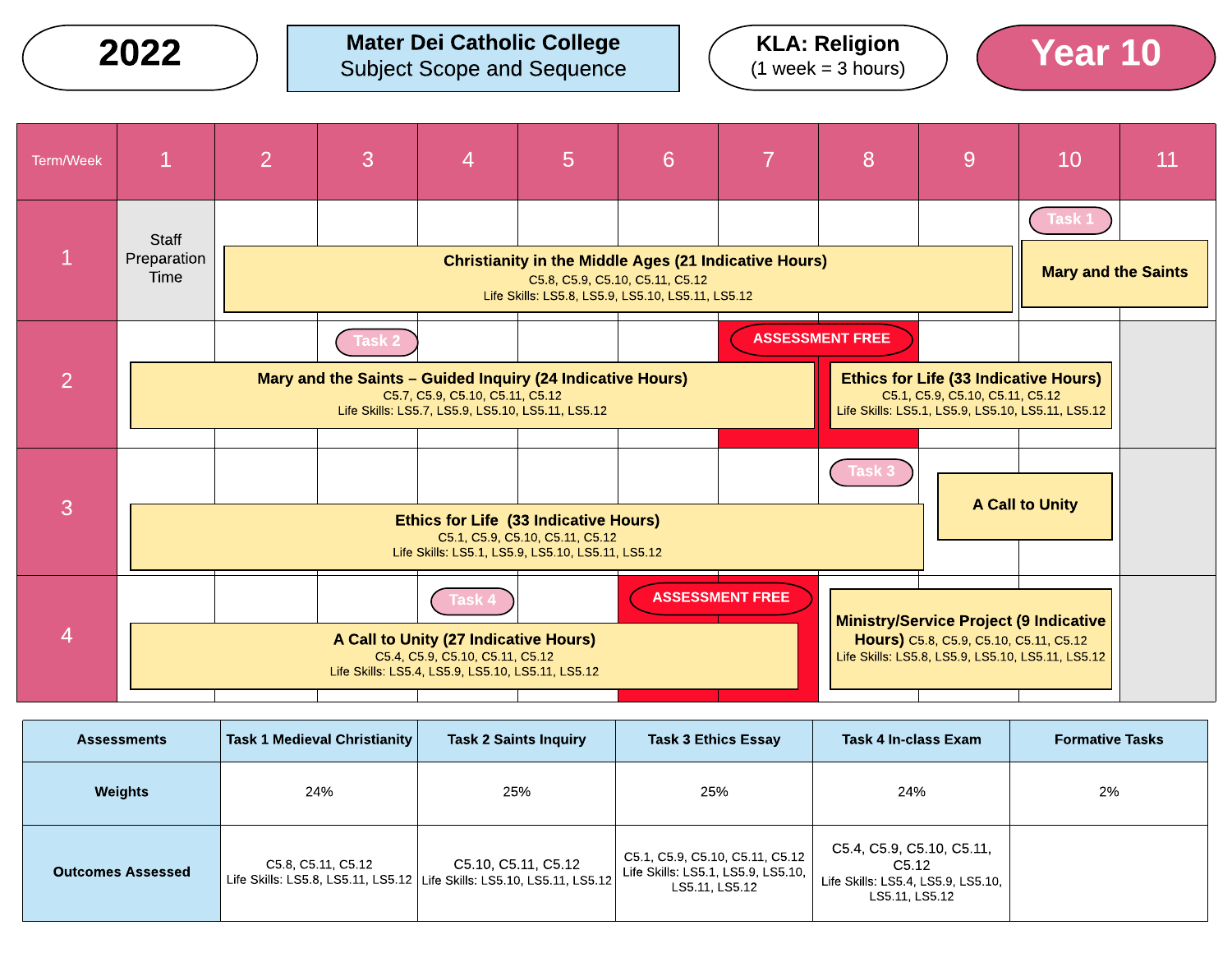

### Mater Dei Catholic College **2022**  $\bigcirc$  Subject Scope and Sequence  $\bigcirc$  (  $\bigcirc$  KLA: SICT  $\bigcirc$  **Year 11**





| <b>Term/Week</b> | $\mathbf{1}$                                                                                                                                                                                      | $\overline{2}$ | 3 | 4 | $5\overline{)}$ | 6                                                                                                                                    | $\overline{7}$ | 8 | 9 | 10     | 11 |
|------------------|---------------------------------------------------------------------------------------------------------------------------------------------------------------------------------------------------|----------------|---|---|-----------------|--------------------------------------------------------------------------------------------------------------------------------------|----------------|---|---|--------|----|
|                  | Staff<br>Preparation<br>Time                                                                                                                                                                      |                |   |   |                 | Who is a Human Person? (20 Indicative hours)<br>SCT11.1, SCT11.2, SCT11.3, SCT11.6, SCT11.7, SCT11.10<br>Life Skills: LS11.1, LS11.2 |                |   |   | Task 1 |    |
| $\overline{2}$   | Task 2<br>The Trinitarian God and Humanity (20 Indicative hours)<br>SCT11.1, SCT11.2, SCT11.3, SCT11.6, SCT11.7, SCT11.8, SCT11.9, SCT11.10<br>Life Skills: LS11.1, LS11.2, LS11.5                |                |   |   |                 |                                                                                                                                      |                |   |   |        |    |
| 3                | <b>Yr 11 Exams</b><br>Task 3<br><b>ASS FREE</b><br>The Re-imagining of Creation (20 Indicative hours)<br>SCT11.1, SCT11.3, SCT11.4, SCT11.5, SCT11.6, SCT11.7, SCT11.10<br>LS11.3, LS11.4, LS11.5 |                |   |   |                 |                                                                                                                                      |                |   |   |        |    |
| 4                |                                                                                                                                                                                                   |                |   |   |                 |                                                                                                                                      |                |   |   |        |    |

| <b>Assessments</b>       | <b>Task 1 Research</b>                                                                  | <b>Task 2 Reflection</b>                                                                                          | Task 3 In Class Test (On-line Quiz - COVID)                                                              |
|--------------------------|-----------------------------------------------------------------------------------------|-------------------------------------------------------------------------------------------------------------------|----------------------------------------------------------------------------------------------------------|
| <b>Weights</b>           | 30%                                                                                     | 30%                                                                                                               | 40%                                                                                                      |
| <b>Outcomes Assessed</b> | SCT11.1, SCT11.2, SCT11.3, SCT11.6, SCT11.7,<br>SCT11.10<br>Life Skills: LS11.1, LS11.2 | SCT11.1, SCT11.2, SCT11.3, SCT11.6, SCT11.7,<br>SCT11.8, SCT11.9, SCT11.10<br>Life Skills: LS11.1, LS11.2, LS11.5 | SCT11.1, SCT11.3, SCT11.4, SCT11.5, SCT11.6,<br>SCT11.7. SCT11.10<br>Life Skills: LS11.3, LS11.4, LS11.5 |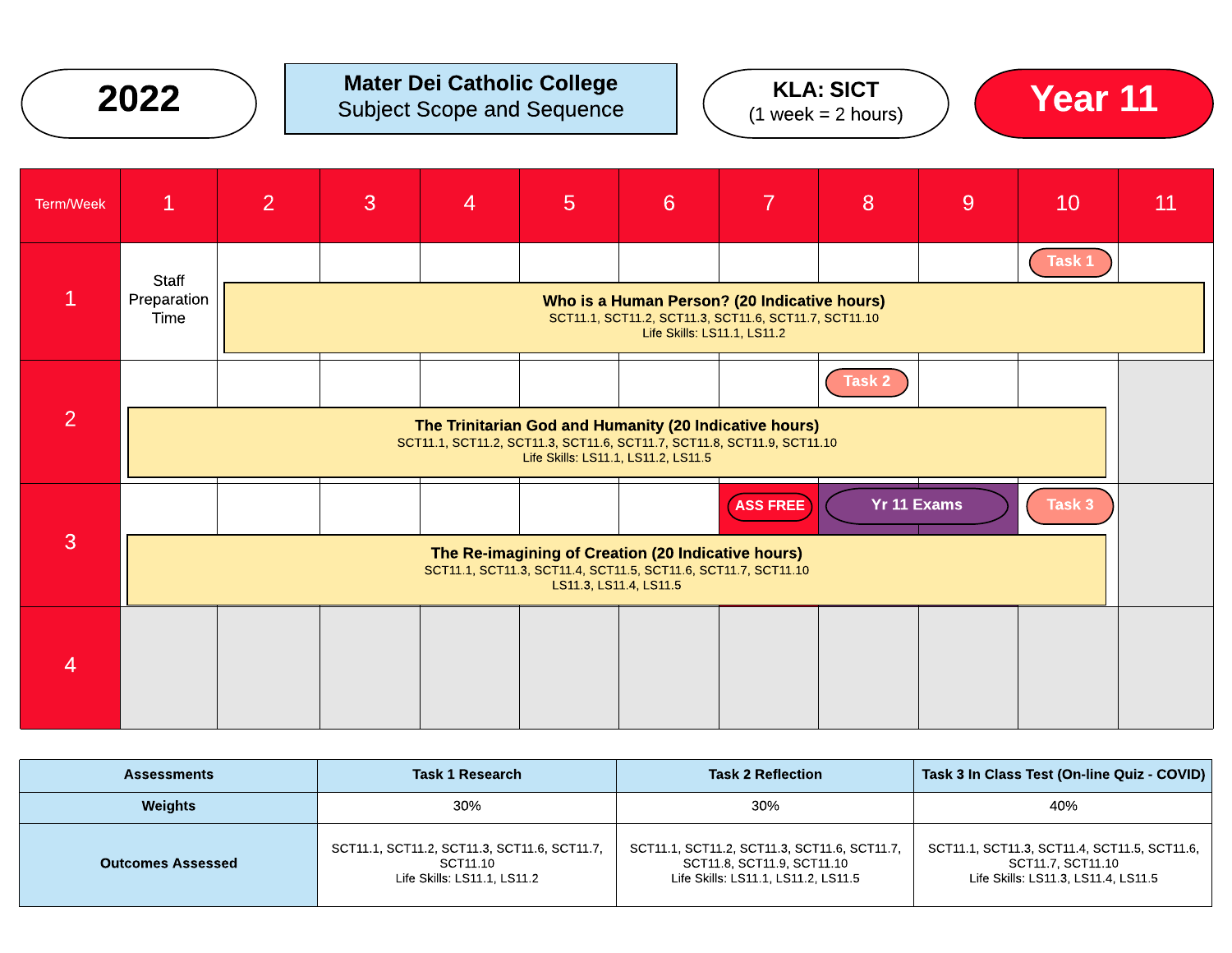

### Mater Dei Catholic College Subject Scope and Sequence 2022 ) Mater Dei Catholic College  $(2022)$  Mater Dei Catholic College  $(2022)$  ( $\frac{1 \text{ Week} - 2 \text{ hours}}{2 \text{ Week} - 2 \text{ hours}}$ ) ( $\frac{12}{2 \text{ Week}}$







| <b>Assessments</b>       | Task 1 Multi Modal                                                    | <b>Task 2 Research Task</b>                | <b>Task 3 Informative Text</b>                                                                                                      |
|--------------------------|-----------------------------------------------------------------------|--------------------------------------------|-------------------------------------------------------------------------------------------------------------------------------------|
| <b>Weights</b>           | 30%                                                                   | 40%                                        | 30%                                                                                                                                 |
| <b>Outcomes Assessed</b> | SCT 12-1, 12-2, 12-4, 12-5, 12-7, 12-10<br>Life Skills LS12-2, LS12-5 | Life Skills LS12-2, LS12-3, LS12-4, LS12-5 | SCT 12-1,12-3, 12-4, 12-5, 12-6, 12-8, 12-9,12-10 SCT 12-1, 12-3, 12-4, 12-5, 12-6, 12-8, 12-9, 12-10<br>Life Skills LS12-2, LS12-4 |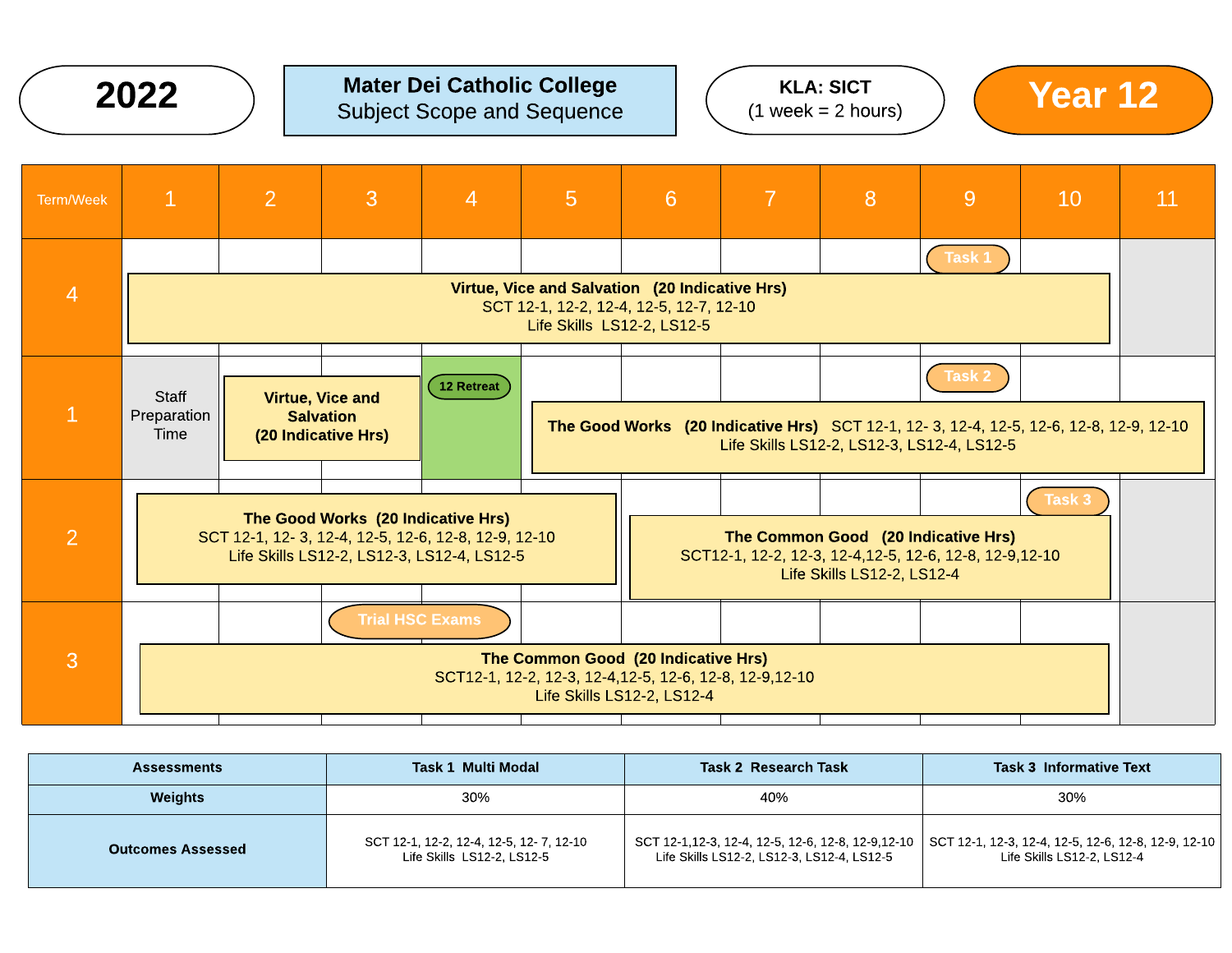

## Mater Dei Catholic College







| <b>Assessments</b>       | <b>Task 1 Nature of Religion and Beliefs</b>                      | Task 2 Islam                                                                | <b>Task 3 End of Preliminary Exam</b>                                                             |  |
|--------------------------|-------------------------------------------------------------------|-----------------------------------------------------------------------------|---------------------------------------------------------------------------------------------------|--|
| <b>Weights</b>           | 30%                                                               | 30%                                                                         | 40%                                                                                               |  |
| <b>Outcomes Assessed</b> | P4, P5, P8, P9.<br>Life Skills: SRLS1, SRLS2, SRLS3, SRLS4, SRLS5 | P3, P4, P5, P7.<br>Life Skills: SRLS3, SRLS4, SRLS6, SRLS7,<br>SRLS8, SRLS9 | P1, P2, P3, P4, P5<br>P6, P7, P8, P9.<br>Life Skills: SRLS3, SRLS4, SRLS6, SRLS7,<br>SRLS8, SRLS9 |  |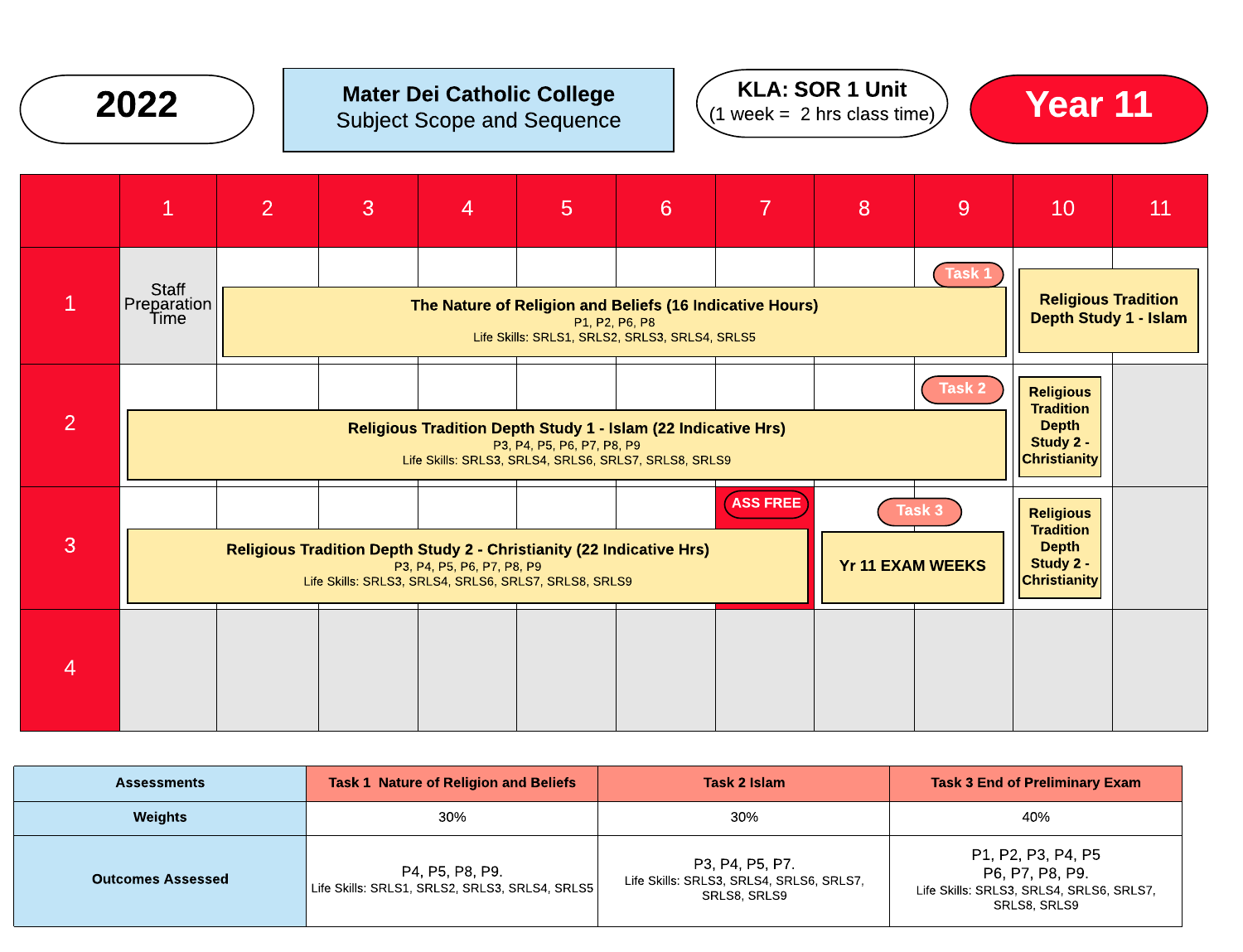![](_page_7_Picture_0.jpeg)

# Subject Scope and Sequence

![](_page_7_Picture_2.jpeg)

![](_page_7_Picture_3.jpeg)

| <b>Term/Week</b> | $\mathbf{1}$                                                                                                                                                                                                                               | 2                             | $\mathbf{3}$                   | $\overline{4}$                 | $\overline{5}$ | 6                                                                                                                    | 7 | 8                                              | 9 | 10                         | 11 |
|------------------|--------------------------------------------------------------------------------------------------------------------------------------------------------------------------------------------------------------------------------------------|-------------------------------|--------------------------------|--------------------------------|----------------|----------------------------------------------------------------------------------------------------------------------|---|------------------------------------------------|---|----------------------------|----|
| $\overline{4}$   |                                                                                                                                                                                                                                            |                               | H1, H2, H3, H4, H5, H6, H8, H9 |                                |                | HSC - Religion & Belief in Australia Post 1945 (16 Indicative Hrs)<br>Life Skills: SRLS1, SRLS2, SRLS3, SRLS4, SRLS5 |   |                                                |   | <b>Christ. Depth Study</b> |    |
| $\mathbf{1}$     | 12 Retreat<br>Task 1<br><b>Islam</b><br><b>Depth</b><br>HSC - Religious Tradition Depth Study 1 - Christianity (22 Indicative Hrs)<br><b>Study</b><br>H1, H2, H4, H5, H6, H7, H8, H9 Life Skills: SRLS3, SRLS4, SRLS6, SRLS7, SRLS8, SRLS9 |                               |                                |                                |                |                                                                                                                      |   |                                                |   |                            |    |
| $\overline{2}$   |                                                                                                                                                                                                                                            |                               |                                | H1, H2, H4, H5, H6, H7, H8, H9 |                | HSC - Religious Tradition - Islam (22 Indicative Hrs)<br>Life Skills: SRLS3, SRLS4, SRLS6, SRLS7, SRLS8, SRLS9       |   | Task 2                                         |   |                            |    |
| 3                | <b>Islam</b><br><b>Depth</b><br><b>Study</b>                                                                                                                                                                                               | <b>Trial HSC</b><br>Exam Prep |                                | <b>Task 3 - Trial Exams</b>    |                |                                                                                                                      |   | <b>Exam Review, Revision and Consolidation</b> |   |                            |    |

| <b>Assessments</b>       | <b>HSC Task 1 - Christiantiy Questions</b>                       | <b>HSC Task 2 - Islam Research and Essay</b> | <b>HSC Task 3 - Trial HSC Exam</b>                                                                                                           |
|--------------------------|------------------------------------------------------------------|----------------------------------------------|----------------------------------------------------------------------------------------------------------------------------------------------|
| <b>Weights</b>           | 30%                                                              | 40%                                          | 30%                                                                                                                                          |
| <b>Outcomes Assessed</b> | H2, H5, H8, H9<br>Life Skills: SRLS1, SRLS2, SRLS3, SRLS4, SRLS5 | H1, H2, H4, H5, H6, H7, H8, H9<br>SRLS9      | H1, H2, H4, H5, H6, H7, H8, H9<br>Life Skills: SRLS3, SRLS4, SRLS6, SRLS7, SRLS8,   Life Skills: SRLS3, SRLS4, SRLS6, SRLS7, SRLS8,<br>SRLS9 |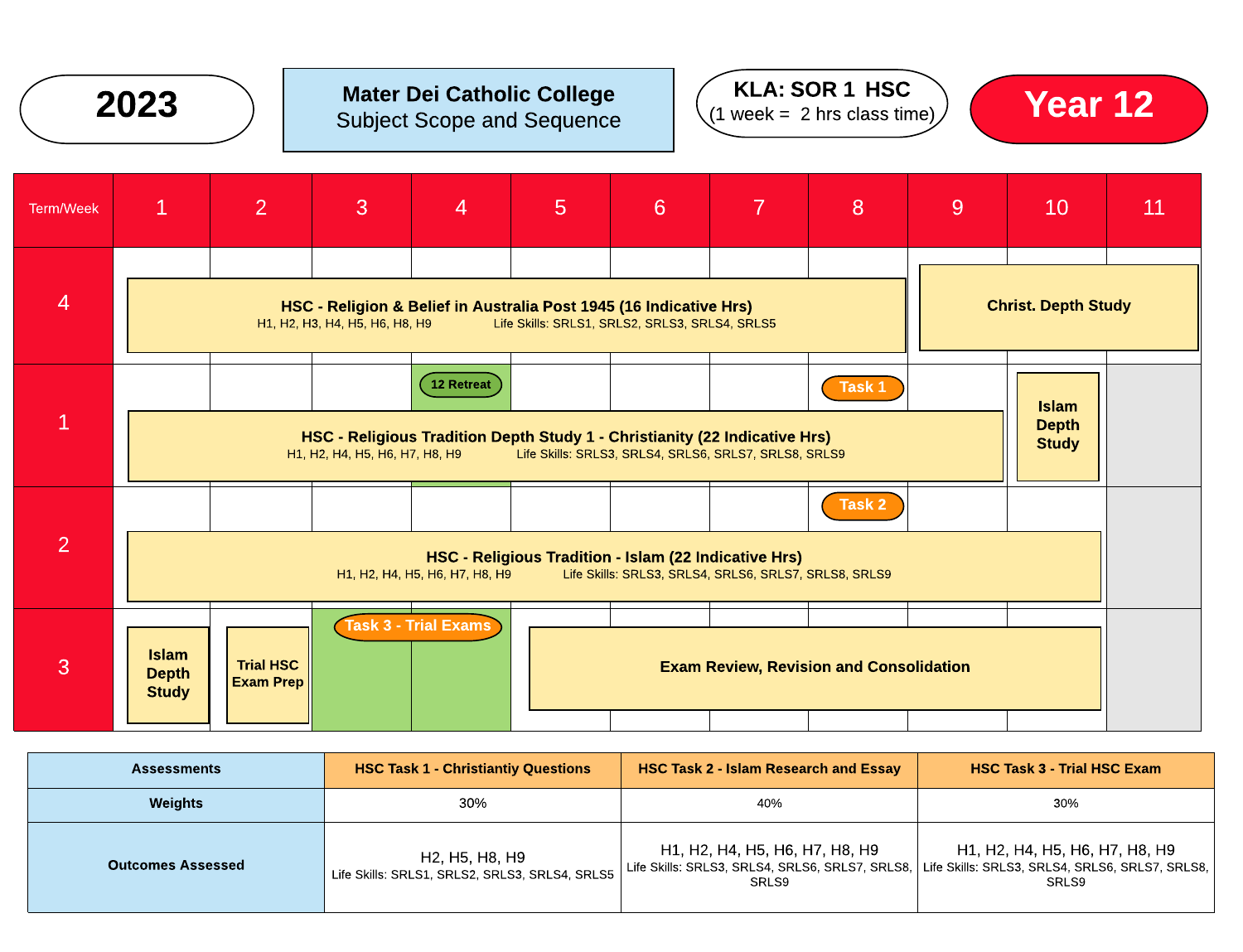![](_page_8_Picture_0.jpeg)

## Mater Dei Catholic College  $2022$  ) Mater Dei Catholic College  $(1 \text{ week} = 4 \text{ hrs class time})$  Year 11

![](_page_8_Picture_2.jpeg)

![](_page_8_Picture_3.jpeg)

|                | $\mathbf{1}$                                                                                                                                                       | $\overline{2}$ | 3 | 4 | 5                                                                                                                                                                                                                                                                             | 6                                                                                                                                                                                     |  | 8 | 9 | 10 | 11 |
|----------------|--------------------------------------------------------------------------------------------------------------------------------------------------------------------|----------------|---|---|-------------------------------------------------------------------------------------------------------------------------------------------------------------------------------------------------------------------------------------------------------------------------------|---------------------------------------------------------------------------------------------------------------------------------------------------------------------------------------|--|---|---|----|----|
|                | Staff<br>The Nature of Religion and Beliefs (16 Indicative<br>Preparation<br>Hours)<br>Time<br>P1, P2, P6, P8<br>Life Skills: SRLS1, SRLS2, SRLS3, SRLS4, SRLS5    |                |   |   | Task 1<br><b>Religious Tradition Depth Study 1 - Islam (22 Indicative Hrs)</b><br>P3, P4, P5, P6, P7, P8, P9<br>Life Skills: SRLS3, SRLS4, SRLS6, SRLS7, SRLS8, SRLS9                                                                                                         |                                                                                                                                                                                       |  |   |   |    |    |
| $\overline{2}$ | <b>Religious Tradition Depth Study 2 - Christianity (22 Indicative</b><br>Hrs) P3, P4, P5, P6, P7, P8, P9<br>Life Skills: SRLS3, SRLS4, SRLS6, SRLS7, SRLS8, SRLS9 |                |   |   |                                                                                                                                                                                                                                                                               | Task 2<br>Religious Tradition Depth Study 3 - Judaism / Buddhism (22<br><b>Indicative Hrs)</b><br>P3, P4, P5, P6, P7, P8, P9<br>Life Skills: SRLS3, SRLS4, SRLS6, SRLS7, SRLS8, SRLS9 |  |   |   |    |    |
| 3              | <b>Religions of Ancient Origins (22 Indicative Hrs)</b><br>P1, P2, P6, P7, P8, P9<br>Life Skills: SRLS1, SRLS2, SRLS6, SRLS7, SRLS8, SRLS9                         |                |   |   | <b>ASS FREE</b><br>Task 3<br><b>Religion in</b><br><b>Religion in Australia pre 1945</b><br><b>Australia</b><br>(16 Indicative Hours)<br><b>Yr 11 EXAM WEEKS</b><br>P2, P3, P5, P6, P7, P8, P9<br>pre 1945<br>Life Skills: SRLS2, SRLS3, SRLS5,<br>SRLS6, SRLS7, SRLS8, SRLS9 |                                                                                                                                                                                       |  |   |   |    |    |
|                |                                                                                                                                                                    |                |   |   |                                                                                                                                                                                                                                                                               |                                                                                                                                                                                       |  |   |   |    |    |

| <b>Assessments</b>       | Task 1 Nature of Religion / Islam                                 | Task 2 Christianity/IJudaism/Buddhism                                       | <b>Task 3 End of Preliminary Exam</b>                                                             |  |
|--------------------------|-------------------------------------------------------------------|-----------------------------------------------------------------------------|---------------------------------------------------------------------------------------------------|--|
| <b>Weights</b>           | 30%                                                               | 30%                                                                         | 40%                                                                                               |  |
| <b>Outcomes Assessed</b> | P4, P5, P8, P9.<br>Life Skills: SRLS1, SRLS2, SRLS3, SRLS4, SRLS5 | P3, P4, P5, P7.<br>Life Skills: SRLS3, SRLS4, SRLS6, SRLS7,<br>SRLS8, SRLS9 | P1, P2, P3, P4, P5<br>P6, P7, P8, P9.<br>Life Skills: SRLS3, SRLS4, SRLS6, SRLS7,<br>SRLS8, SRLS9 |  |